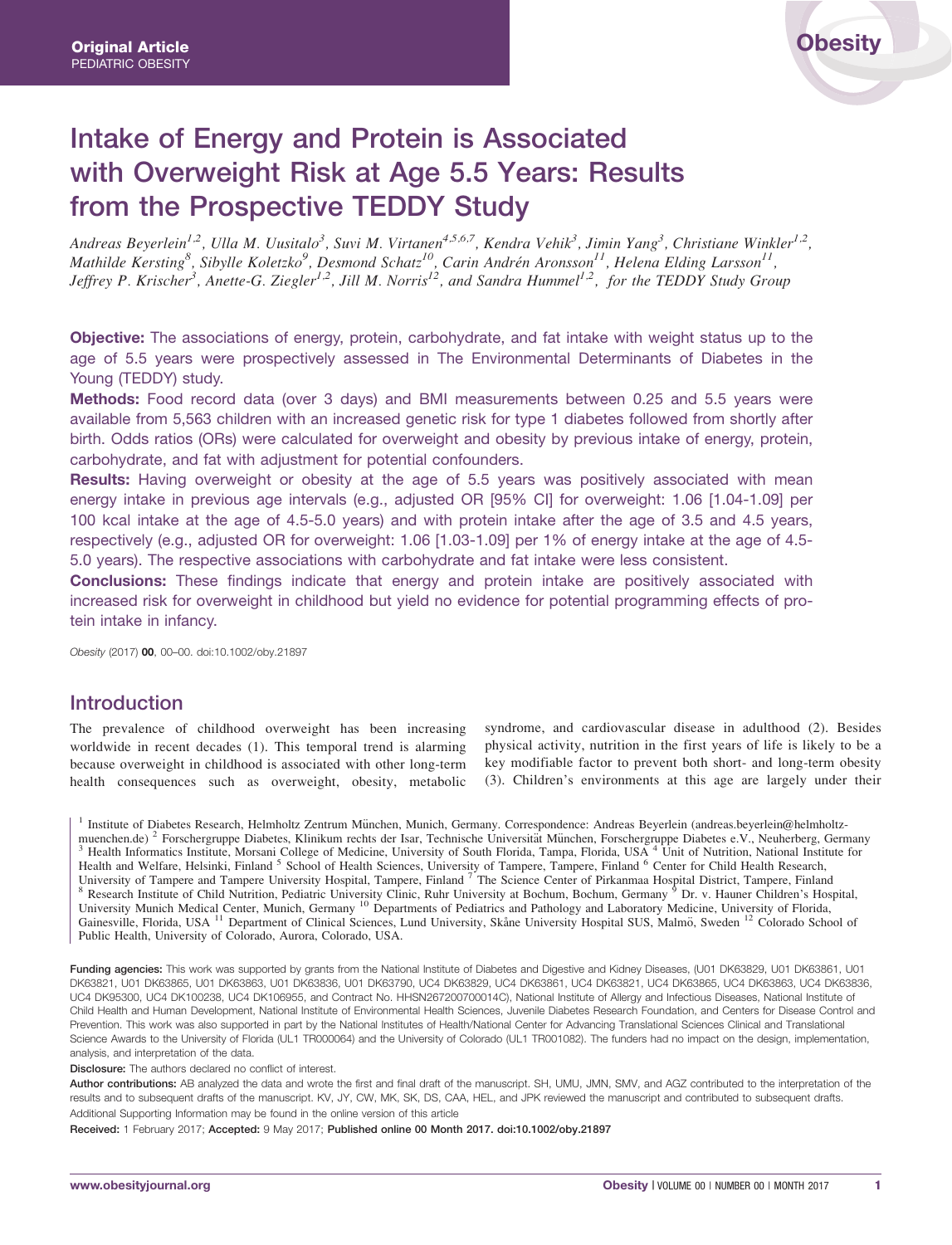parents' control and are likely to have long-term effects on their risk of overweight (4).

However, there is relatively little evidence on the potential impact of energy and macronutrient intake during childhood on BMI. While it appears likely that greater energy intake is a potential risk factor of overweight (5,6), much less is known about early fat, carbohydrate, and protein intake. Low fat intake has been found to be associated with weight reduction in randomized trials but not consistently in cohort studies (7). Intake of sugar-sweetened beverages seemed to increase the risk of overweight in childhood (8), but studies that investigated the proportion of carbohydrate intake in relation to total energy intake did not report an increased risk of overweight by a greater carbohydrate intake (9,10). There is also limited evidence for a long-term programming effect of a greater protein intake during or after weaning age on overweight later in childhood. A large clinical trial indicated that the consumption of an infant formula with a low content of protein may reduce obesity risk at the age of 6 years (11), but the results from other trials on infant formulas with different protein concentrations were less conclusive (12). A recent twin study suggested that a greater protein intake at the age of 21 months may be associated with increased BMI at the age of 3 to 5 years but found no significant associations with overweight or obesity at these ages (13). Recent observational studies have reported positive associations between childhood overweight and protein intake at different ages (9,14,15).

We investigated the hypotheses that early energy and macronutrient intake is associated with subsequent weight status from shortly after birth up to the age of 5.5 years. For this purpose, we analyzed data from a large, well-characterized, and contemporary prospective cohort study that had not previously been investigated in this context. The use of time-varying covariates and quantile regression allowed us to gain deeper insight into these associations. Further, we investigated potential gene-environment associations using several single-nucleotide polymorphisms (SNPs) that had previously been associated with childhood overweight.

# Methods

The Environmental Determinants of Diabetes in the Young (TEDDY) study is an ongoing prospective cohort study funded by the National Institutes of Health with the primary goal of identifying environmental causes of type 1 diabetes. The TEDDY study screened 424,788 newborns for type 1 diabetes-associated human leukocyte antigen (HLA) genotypes between 2004 and 2010 (16), and of these children, 8,676 were enrolled and followed up in six clinical research centers located in the United States, Finland, Germany, and Sweden. Detailed information on study design, eligibility, and methods has been previously published (16-18). Written informed consent was obtained separately for genetic screening and for participation in prospective follow-up for all participants from a parent or primary caretaker. The study was approved by local institutional review boards and has been monitored by an external evaluation committee formed by the National Institutes of Health.

# Genotyping

Blood samples of newborn children were obtained in the maternity clinics either as cord blood or dry blood spots. HLA screening was performed by using either a dried blood spot punch or a small volume of whole blood. SNP analysis was performed using the Illumina Immunochip (Illumina Inc., San Diego, California) (19).

## Assessment of child's height and weight

Each participant's height and weight were obtained at TEDDY clinics by trained TEDDY personnel at each visit. Clinic visits took place every 3 months between 3 and 48 months of age and biannually thereafter. Each child's height was measured as length before the age of 2 years and as standing height to the nearest 0.1 cm from the age of 2 years using a wall-mounted stadiometer. Body weight was measured in kilograms using regularly calibrated electronic scales. For subjects who could not attend a clinic visit, anthropometric data were copied from their pediatricians' records collected near the TEDDY clinic visit date.

## Assessment of diet

The first dietary assessment from children's primary caretakers was carried out by 24-hour recall at the age of 3 months and by 3-day food record every 3 months until 12 months of age, after which dietary assessments were made every 6 months. Every participating family was instructed to keep a consecutive 3-day record of their child's food consumption, ideally including two weekdays and one weekend day. To facilitate the completion of food records, TEDDY staff provided written instructions and examples on how to indicate meal time, meal location, adequate description of foods and beverages, quantity of intake, and use of dietary supplements. Separate food record forms were provided for day cares and for schools that included specific instructions for the personnel on how to record the food consumption of each child during the day. Parents reviewed these records and completed any missing information (e.g., type, amount) by interviewing the caregiver or teacher. To facilitate recalling and recording of infant formula types, the families were provided with a booklet containing pictures of infant formulas available on the market in each country.

Additionally, TEDDY developed a food portion size booklet that contained colorful pictorial illustrations of multi-ingredient composite dishes and black and white shapes and scales to facilitate portion size estimation. In Germany, parents weighed food when keeping the records; the food portion booklet was only used in addition. To calculate the amount of breast milk, the method proposed by the Institute of Medicine based on the age and weight of the child was applied (20).

The records were entered into country-specific food record databases by trained personnel to assess intake of various nutrients. Each country analyzed food records separately to assess the energy and nutrient intake of the children at various ages. The four countryspecific food composition databases have been harmonized for the TEDDY study (21). After the nutrient values were calculated, the nutrition coordinator in each country estimated the plausible intake value of nutrients based on the overall distribution of nutrients.

Once the intake amount was verified, the final data were electronically submitted to the data coordinating center in Tampa, Florida, where an inbuilt data error notification system flagged any nutrient value that exceeded the set limits. This data error system automatically notified the clinical center about the suspected error, and the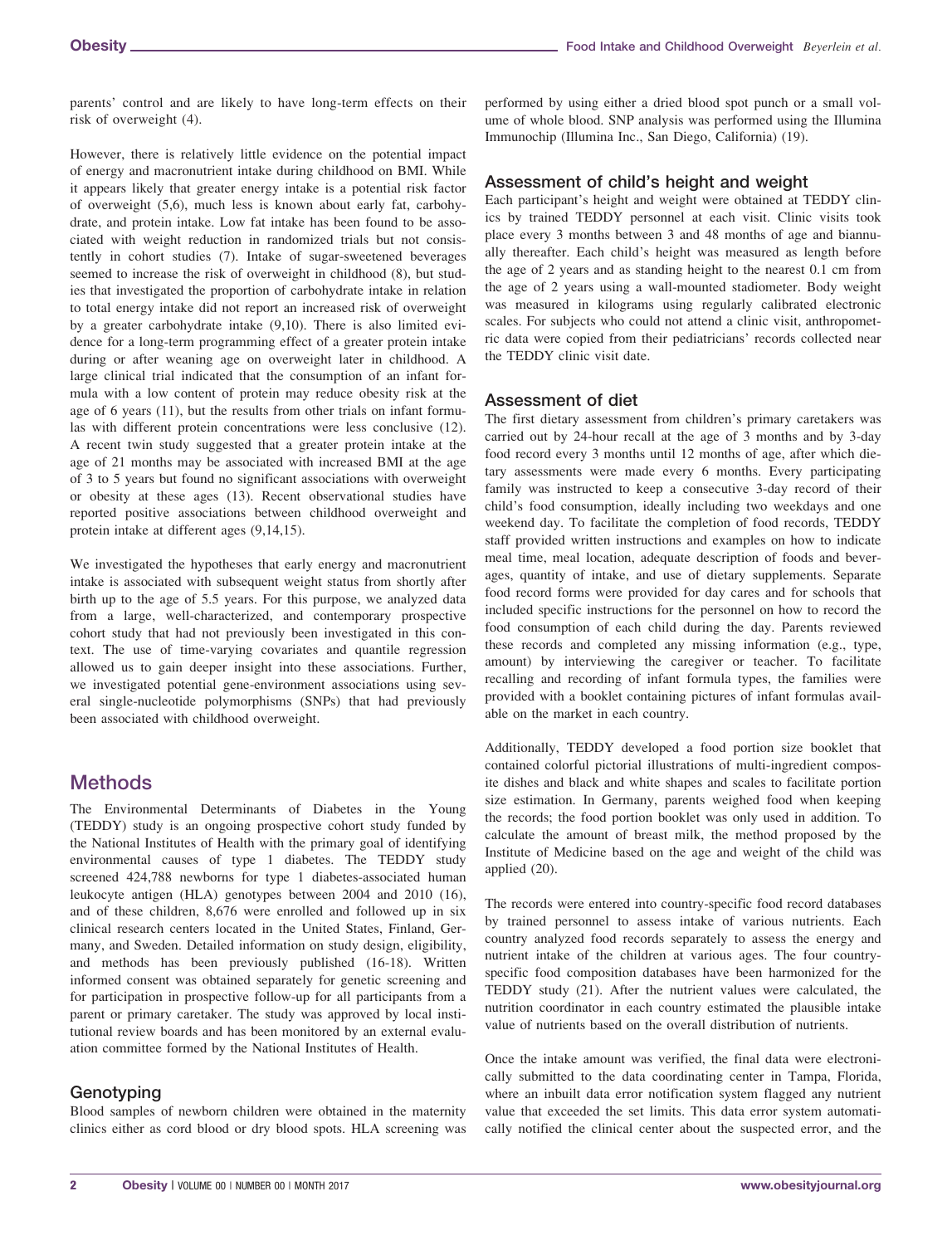center then had to either correct the information in the food record or verify it in order to get the data accepted. The electronically submitted final data, including the energy and nutrient intake per child and per age from each country, were merged together into one data set in the data coordinating center in Tampa. The TEDDY study did not provide any recommendations or advice on infant feeding or childhood diet to the families.

### Assessment of clinical and sociodemographic covariates

Maternal factors such as maternal age, prepregnancy BMI, gestational weight gain, education, smoking or alcohol intake during pregnancy, and maternal diabetes, as well as the child's birth weight, were obtained by either questionnaires or structured interviews during one of the follow-up visits in the first year of the study. To assess the duration of breastfeeding, families were asked to record the age at weaning and the age at introduction of all new foods in a specific booklet given to the parents at the study entry.

#### Data transformations

Each child's BMI was calculated as weight (kilograms) divided by height (meters) squared and transformed to standard deviation scores (SDS) using World Health Organization reference values (22,23), which were also used to define overweight (including obesity; BMI  $SDS > 1$ ) and obesity (BMI SDS > 2). BMI SDS values below  $-5$ or greater than 5 were deemed implausible and excluded. BMI at the age of 5.5 years was defined as BMI assessed at the 66-month visit, if available, or at the next closest visit between the ages of 54 and 78 months. The intakes of protein, carbohydrate, and fat were calculated as percentages of the total energy (E%). We then calculated mean intake of energy, protein, carbohydrate, and fat at all consecutive visits within 1 year; e.g., intake at the age of 0.25 to 1.0 years was defined as mean intake at the age of 3 to 12 months and intake at 4.5 to 5.0 years was defined as mean intake at the age of 54 and 60 months, respectively. Gestational weight gain was classified as inadequate, adequate, or excessive according to Institute of Medicine guidelines for total weight gain during pregnancy (24). As in a previous analysis of the TEDDY data (25), children's birth weight was transformed to a z score adjusting for country, sex, gestational age, birth type (singleton or multiplet), and maternal height.

#### Statistical analyses

From the 8,676 children enrolled in the TEDDY study, data for 5,563 children were available for this analysis (Figure 1). Exclusions applied to children whose follow-up lasted for less than 5 years or who had missing or implausible BMI SDS values at the age of 5.5 years. To assess potential attrition bias, included and excluded participants were compared with respect to covariates using  $\chi^2$  tests. We calculated odds ratios (ORs) with respective 95% CIs for overweight and obesity at the age of 5.5 years by intake of energy, protein, carbohydrate, and fat at previous ages using separate logistic regression models for each predictor variable and age. Additionally, we determined the age of incident overweight/obesity as the age when overweight/obesity persisting until the age of 5.5 years first occurred. For example, if a child first developed overweight at 4 years of age and the overweight persisted until 5.5 years, the incidence age was set to 4 years, irrespective of whether the child had already had intermittent overweight at an earlier age. We assessed



Figure 1 Flowchart of children analyzed.

short-term associations of energy, protein, carbohydrate, and fat intake at each visit with incident overweight and obesity at each following visit using logistic regression with time-varying predictors. For this analysis, we excluded all visits when children were found to have only intermittent overweight/obesity. All models were calculated both unadjusted and adjusted for the potential confounders of sex, country, birth weight z score, maternal age, maternal prepregnancy BMI, gestational weight gain rate, maternal diabetes (yes/no), maternal smoking in pregnancy (yes/no), maternal alcohol intake in pregnancy (any/none), maternal education (high school or lower/ more than high school), and duration of any breastfeeding (less/ more than 6 months). We further assessed percentile-specific associations between energy, protein, carbohydrate, and fat intake at the age of 4.5 to 5.0 years and BMI SDS at the age of 5.5 years using quantile regression (26). We used interaction terms to explore potential effect modifications of intake at this age with the following genotypes/SNPs, which had previously been found to be associated with childhood overweight risk (25,27,28): HLA-DQ 2/2, rs9939609 (in/near to FTO); rs17782313 (MC4R), rs6548238 (TMEM18), rs10938397 (GNPDA2), rs368794 (KCTD15), rs2568958 (NEGR1), rs925946 (BDNF), rs7647305 (ETV5), rs1421085 (FTO), and rs987237 (TFAP2B). In a sensitivity analysis, we excluded all children who did not have a weight and height measurement between the ages of 63 and 69 months or who had already developed type 1 diabetes at the time of the weight and height measurement that was used to define BMI SDS at the age of 5.5 years, in order to investigate potential bias by reverse causation or potential weight loss due to type 1 diabetes.

For all analyses, the significance level was set to 0.05, with the exception of the genetic interaction analyses, for which we set the significance level to  $0.05/11 = 0.0045$  to account for multiple testing by the number of investigated genotypes/SNPs. All calculations were carried out with SAS 9.4 (SAS Institute Inc. Cary, North Carolina) and R-3.3.1 (R Foundation for Statistical Computing, Vienna, Austria).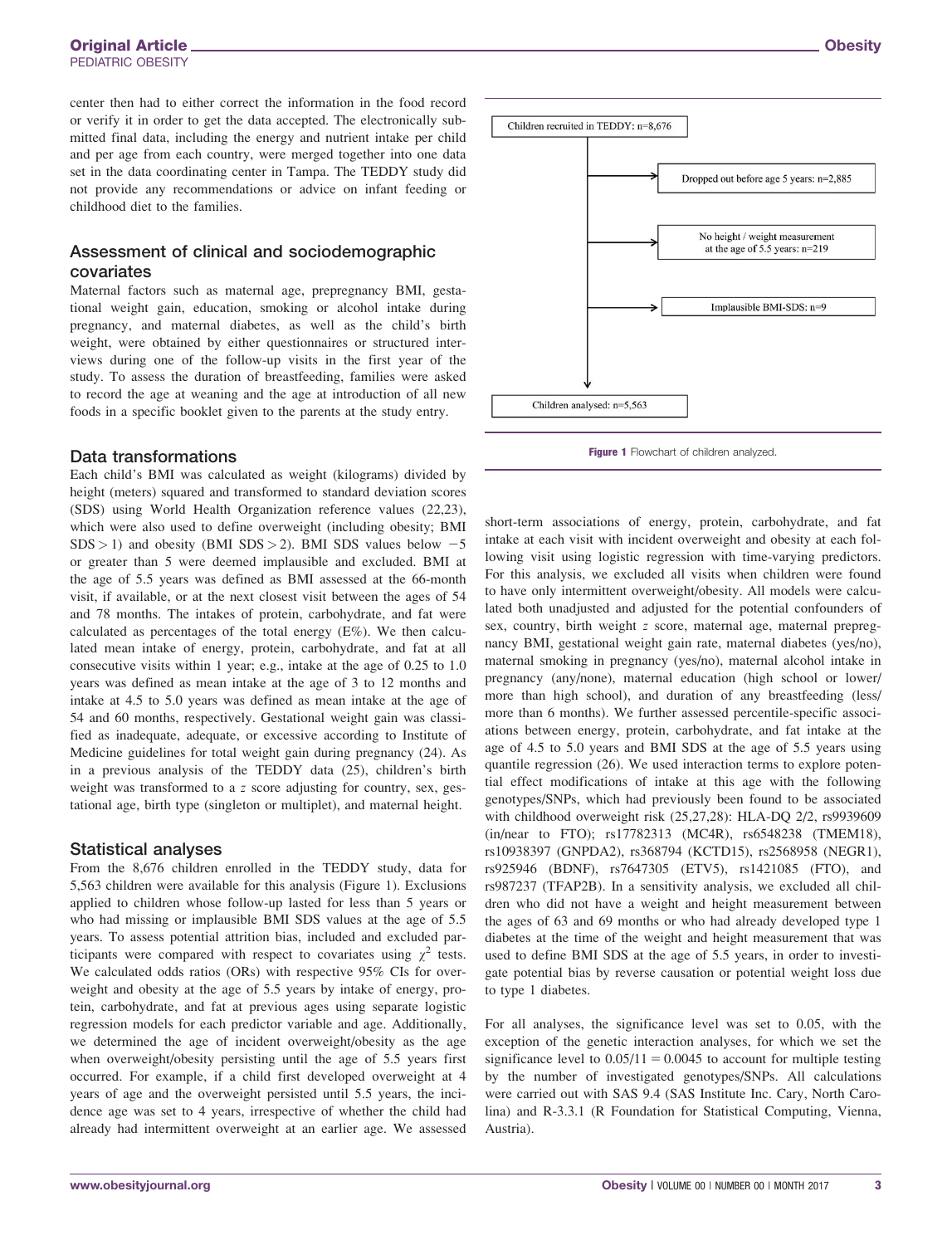#### **TABLE 1** Description of the study population ( $n = 5,563$ )

|                                                                                              |           | n (%)/                 |  |
|----------------------------------------------------------------------------------------------|-----------|------------------------|--|
|                                                                                              | n missing | median (IQR)           |  |
| BMI SDS at the age of 5.5 y                                                                  |           | $0.28$ (-0.31 to 0.92) |  |
| Has overweight at the age of 5.5 y                                                           |           | 1,253 (22.5%)          |  |
| Has obesity at the age of 5.5 y                                                              |           | 337 (6.1%)             |  |
| <b>Males</b>                                                                                 |           | 2,862 (51.5%)          |  |
| Country                                                                                      |           |                        |  |
| <b>United States</b>                                                                         |           | 2,104 (37.8%)          |  |
| <b>Finland</b>                                                                               |           | 1,301 (23.4%)          |  |
| Germany                                                                                      |           | 307 (5.5%)             |  |
| Sweden                                                                                       |           | 1,851 (33.3%)          |  |
| Birth weight (g)                                                                             | 127       | 3,525 (3175-3860)      |  |
| Maternal age at birth of child (y)                                                           |           | 31.0 (28.0-34.0)       |  |
| Maternal prepregnancy BMI (kg/m <sup>2</sup> )                                               | 91        | 23.5 (21.3-27.0)       |  |
| High maternal education (high school)                                                        | 92        | 4,532 (82.8%)          |  |
| Breastfeeding $> 6$ months                                                                   |           | 3,603 (64.8%)          |  |
| Excessive total gestational weight gain (according to Institute of Medicine guidelines) (21) | 126       | 2,519 (46.3%)          |  |
| Maternal diabetes (yes)                                                                      | 172       | 571 (10.6%)            |  |
| Maternal smoking during pregnancy (yes)                                                      | 47        | 541 (9.8%)             |  |
| Maternal alcohol intake during pregnancy (yes)                                               | 45        | 1,911 (34.6%)          |  |

Values are reported as n (% of nonmissing observations) for categorical variables and median (IQR) for continuous variables. IQR, interquartile range.

# **Results**

Children included in the analyses had a median BMI SDS of 0.28 (interquartile range: 0.31-0.92) at the age of 5.5 years. In our data set, 1,253 children (22.5%) were classified as having overweight (including obesity), and 337 (6.1%) were classified as having obesity at the age of 5.5 years (Table 1). The respective weight and height measurements had been recorded at a median age of 66 (interquartile range: 65-67) months. Not having a BMI SDS measurement at the age of 5.5 years due to loss to follow-up or missing/implausible BMI values was significantly associated with being female ( $P = 0.03$ ), country of residence (only 21% of the Finnish children were excluded compared to 40% of the US children;  $P < 0.01$ ), maternal smoking ( $P < 0.01$ ), and low maternal education  $(P < 0.01)$ , but not with maternal alcohol intake  $(P = 0.11)$  or prepregnancy overweight  $(BMI > 25 \text{ kg/m}^2)$ ;  $P = 0.23$ ). Of all children who had overweight/obesity at the age of 5.5 years, 44% and 63% already had persistent overweight from the ages of 2 and 4 years, and 16% and 38% had persistent obesity (Supporting Information Figure S1).

Mean energy intake increased steadily by age, while, relative to E%, protein and carbohydrate intake increased and mean fat intake decreased until the age of 18 months and remained relatively stable thereafter (Supporting Information Table S1). Compared to children with normal weight, subjects who had overweight at the age of 5.5 years had slightly higher mean values of protein intake from the age of 3.5 years onwards and of energy intake over the whole observation period, while there seemed to be no obvious differences for carbohydrate and fat intake.

Accordingly, overweight and obesity at the age of 5.5 years were positively associated with mean energy intake in previous age intervals,

particularly during the first year of life. For example, the adjusted ORs (95% CIs) for overweight were 1.47 (1.37-1.58) and 1.06 (1.04-1.09) per 100 kcal intake at the ages of 0.25 to 1.0 and 4.5 to 5.0 years, indicating that an increase in energy intake by 100 kcal elevated the risk for overweight by 47% and 6%, respectively. Increased risks of overweight and obesity were also observed with respect to a greater protein intake after the ages of 3.5 and 4.5 years, respectively, but not at earlier ages (e.g., adjusted OR for overweight: 1.06 [1.03-1.09] per 1% of energy intake at the age of 4.5-5.0 years, Figure 2). The respective associations with carbohydrate and fat intake across ages of intake were less consistent, with significantly increased ORs for obesity (but not overweight) at the age of 5.5 years that correlated to greater fat intake at 2.5 to 3.0 and 3.5 to 4.0 years only and significantly decreased ORs that correlated to a greater carbohydrate intake at the same ages. The observed associations did not change considerably when the data were restricted to those subjects who had a weight and height measurement between the ages of 63 and 69 months and had not already developed type 1 diabetes at the age of 5.5 years (data not shown). Energy and protein intake were also positively associated with both incident overweight and obesity risk in analyses using timevarying predictors (e.g., adjusted ORs for overweight: 1.06 [1.04- 1.08] per 100 kcal energy intake and 1.03 [1.02-1.05] per E% protein intake), while carbohydrate and fat intake were not (Table 2).

There was no clear pattern of increasing or decreasing quantile regression estimates across the investigated BMI SDS percentiles at the age of 5.5 years with respect to energy, protein, carbohydrate, or fat intake at the age of 4.5 to 5.0 years, with almost all 95% CIs covering the linear regression estimates (Figure 3), thus not indicating considerable percentile-specific associations. There were also no significant interactions between energy, protein, carbohydrate, or fat intake at age 4.5 to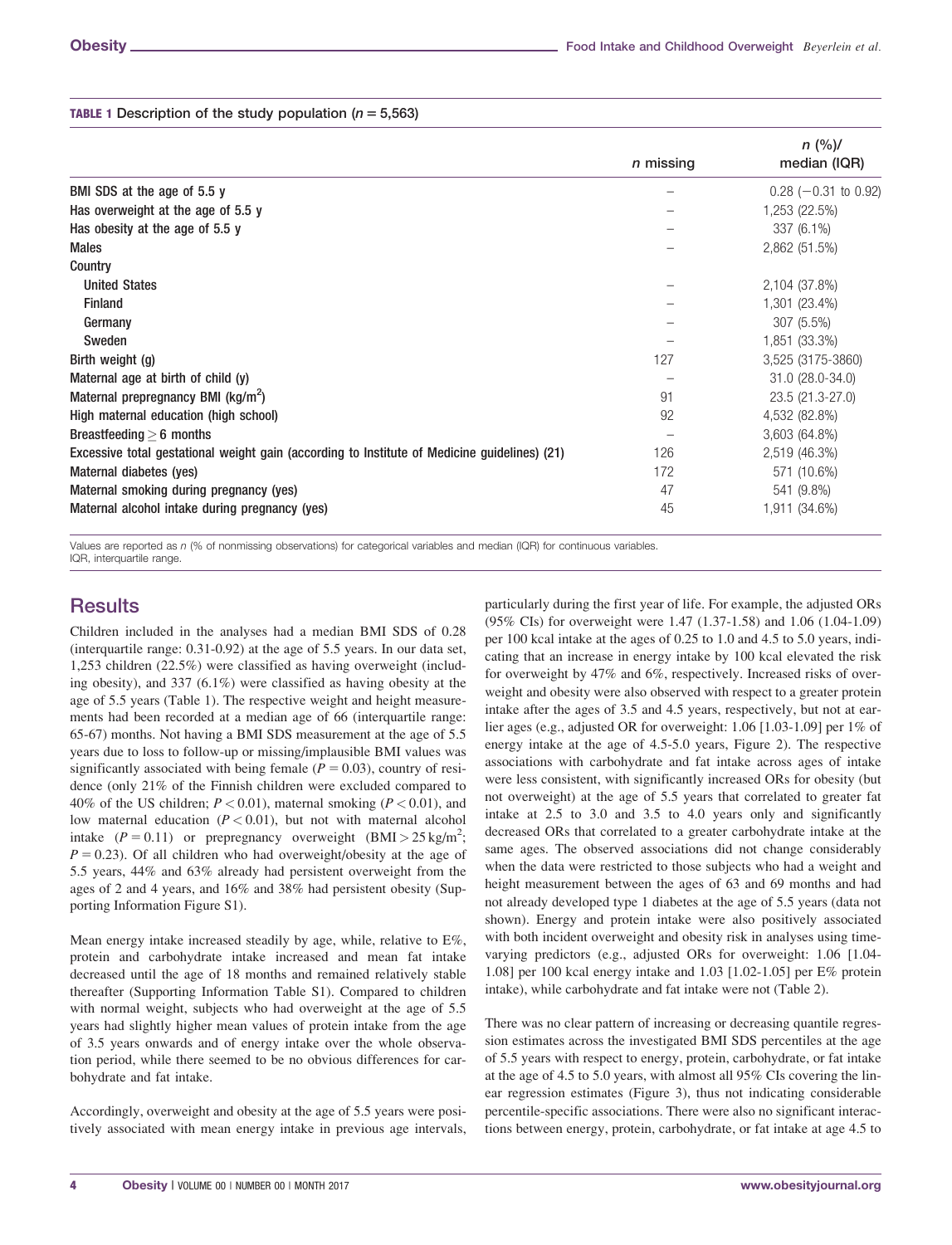

Figure 2 ORs and 95% CIs of overweight and obesity at the age of 5.5 years by age of intake of energy (per kcal/d), protein, carbohydrate, and fat (per 1% of energy intake), adjusted for sex, country, birth weight, maternal age, maternal prepregnancy BMI, gestational weight gain, maternal diabetes, maternal smoking in pregnancy, maternal alcohol intake in pregnancy, maternal education, and duration of breastfeeding. The dashed horizontal lines depict 1.00 as reference.

5.0 years and any of the available overweight risk genotypes/SNPs with respect to overweight at 5.5 years (data not shown).

# **Discussion**

These analyses show that protein intake is positively associated with increased risk for overweight within up to 1 or 2 years but did not yield evidence for early programming effects of a greater protein intake in early infancy with respect to overweight/obesity at the age of 5.5 years. In contrast, we observed that a greater energy intake at any previous age was associated with increased risk for overweight at 5.5 years. We found no consistent associations with respect to carbohydrate and fat intake.

Our findings confirm previous studies that have shown that energy intake is positively associated with higher BMI and overweight risk (29,30). Interestingly, we observed that BMI at the age of 5.5 years was associated with protein intake around the age of 4 to 5 years but not at earlier ages. Further, we observed that the incidence of overweight/obesity persisting until the age of 5.5 years was positively associated with intake of protein about 3 to 6 months prior. Our findings, therefore, seem to indicate that a greater protein intake may be relevant for both initiating and maintaining overweight in children. However, we found no evidence for potential programming effects by protein intake in very early life as suggested by other studies (11,31,32). Instead, a greater energy intake during the first year of life was found to be a strong predictor of overweight at the age of 5.5 years in our data. The OR for overweight by energy

| TABLE 2 ORs (95% CIs) for incident overweight/obesity by intake of energy (per 100 kcal/d), protein, carbohydrate, and fat |  |
|----------------------------------------------------------------------------------------------------------------------------|--|
| (each per 1% of energy intake) within 6 months after each diet record, modeled as time-varying predictors                  |  |

| Outcome        | Energy intake       |                   | Protein intake      |                   | Carbohydrate intake |                   | <b>Fat intake</b>   |                   |
|----------------|---------------------|-------------------|---------------------|-------------------|---------------------|-------------------|---------------------|-------------------|
|                | Unadjusted<br>model | Adjusted<br>model | Unadjusted<br>model | Adjusted<br>model | Unadjusted<br>model | Adjusted<br>model | Unadjusted<br>model | Adjusted<br>model |
| Overweight     | 1.06                | 1.06              | 1.03                | 1.03              | 0.99                | 0.99              | 1.00                | 1.00              |
|                | $(1.04 - 1.07)$     | $(1.04 - 1.08)$   | $(1.01 - 1.04)$     | $(1.02 - 1.05)$   | $(0.98 - 1.002)$    | $(0.98 - 1.002)$  | $(0.99 - 1.01)$     | $(0.99 - 1.01)$   |
| <b>Obesity</b> | 1.14                | 1.15              | 1.12                | .12               | 1.00                | 1.00              | 0.97                | 0.97              |
|                | $(1.12 - 1.17)$     | $(1.12 - 1.18)$   | $(1.08 - 1.15)$     | $(1.08 - 1.16)$   | $(0.98 - 1.02)$     | $(0.98 - 1.02)$   | $(0.95 - 0.98)$     | $(0.95 - 0.98)$   |

Models were calculated with and without adjustment for sex, country, birth weight, maternal age, maternal prepregnancy BMI, gestational weight gain, maternal diabetes, maternal smoking in pregnancy, maternal alcohol intake in pregnancy, maternal education, and duration of breastfeeding.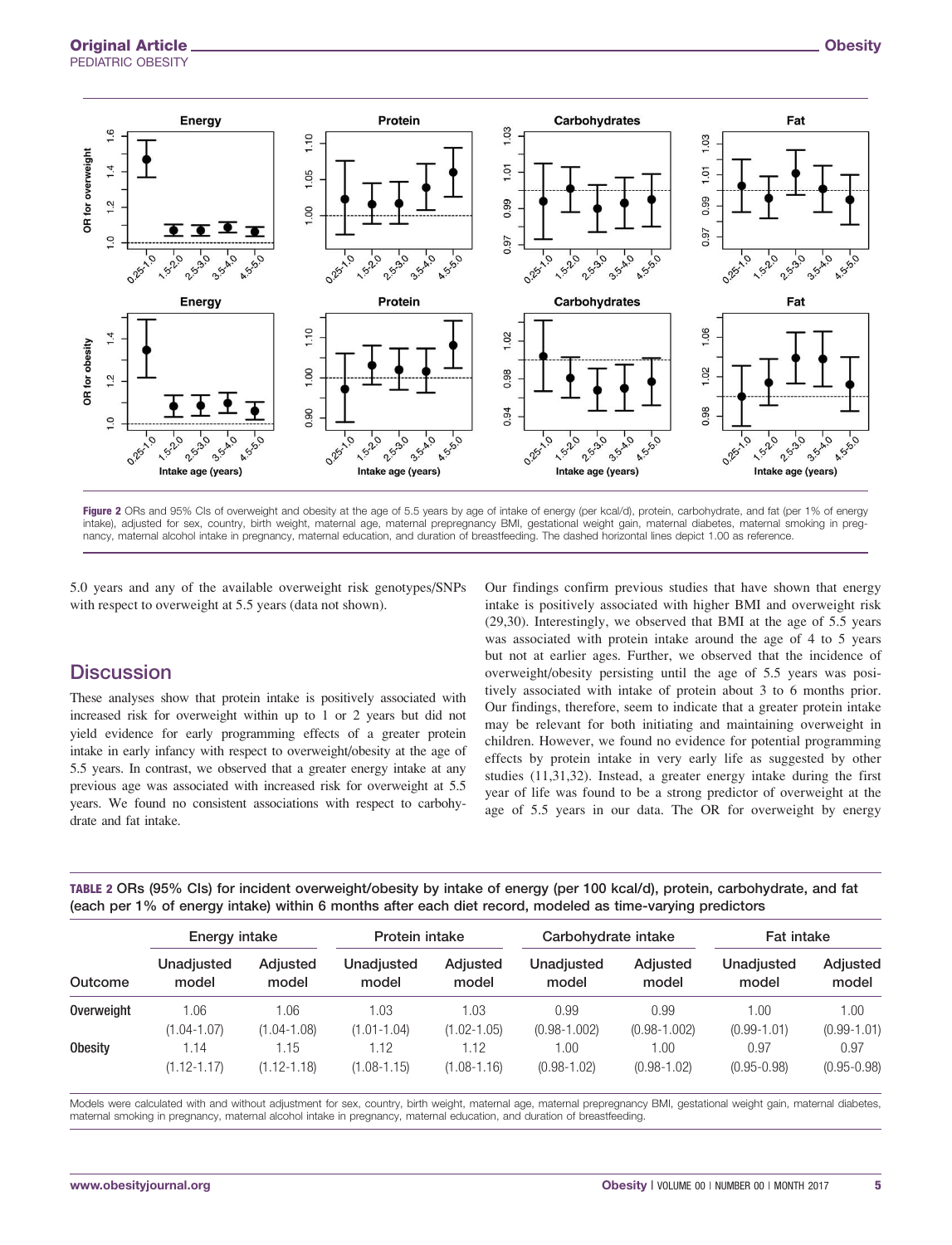Energy intake (per 100 kcal/day)

Protein (per % of energy intake)



**BMI-SDS** percentiles **BMI-SDS** percentiles Figure 3 Quantile regression estimates and 95% CIs for differences in sex- and age-specific BMI SDS percentiles (0.1-0.9 deciles) at the age of 5.5 years by intake of energy, protein, carbohydrate, and fat at the age of 4.5 to 5.0 years. The grey horizontal lines represent the linear regression coefficients and their respective CIs. All models were adjusted for sex, country, birth weight, maternal age, maternal prepregnancy BMI, gestational weight gain, maternal diabetes, maternal smoking in preg-

 $0.1$ 

0 .3

nancy, maternal alcohol intake in pregnancy, maternal education, and duration of breastfeeding.

intake at this age was by far larger than the respective ORs by energy intake at later ages. This may, however, simply be due to the fact that 100 kcal of energy intake, which was used as the reference unit in all models, is a much larger proportion in relation to the body weight of an infant compared with a toddler or older child. In our models, a relative increase of 50% in the prevalence of overweight at 5.5 years was associated with a difference in daily energy intake of about 100 kcal at the age of 0.25 to 1.0 years and of 700 kcal at the age of 4.5 to 5.0 years.

 $0.1$ 

 $0.3$ 

 $0.5$ 

 $0.7$ 

 $0.9$ 

We observed neither major percentile-specific associations nor evidence for effect modification by increased genetic susceptibility. While we had found corresponding association patterns for several risk factors of childhood overweight, such as maternal overweight, low parental education, or exclusive formula feeding (33), we had already observed less evidence for such patterns or for effect modification by genetic factors with respect to nutritional variables in a previous study (34). Based on these findings, we consider it rather unlikely that the associations of energy and protein intake with

childhood overweight are largely driven by genetically susceptible subgroups, although we cannot rule out that other genetic variants that we were not able to investigate here may play a role.

 $0.7$ 

 $0.5$ 

0.9

We believe that the quality of the data analyzed is high. Dietary assessment in the TEDDY study was based on 24-hour recalls at 3 months of age and 3-day food records from 6 months of age. The 24-hour recall was conducted at 3 months of age, at which time infants predominantly received breast milk or infant formula and only a few infants were introduced to solid food already (35). The low variability in diet during that age may facilitate recalling; therefore, we do not think that the use of the different dietary assessment methods affected our results. The calculation of nutrients is based on established, harmonized, and up-to-date food databases from each country (21). Although the country-specific recording of foods may affect the comparability of specific nutrients such as soluble fiber (36), the intake of energy and macronutrients has been harmonized to be comparable across countries. The mean values of these nutrients over time as observed in our data appear plausible and are comparable to those from other studies (37).